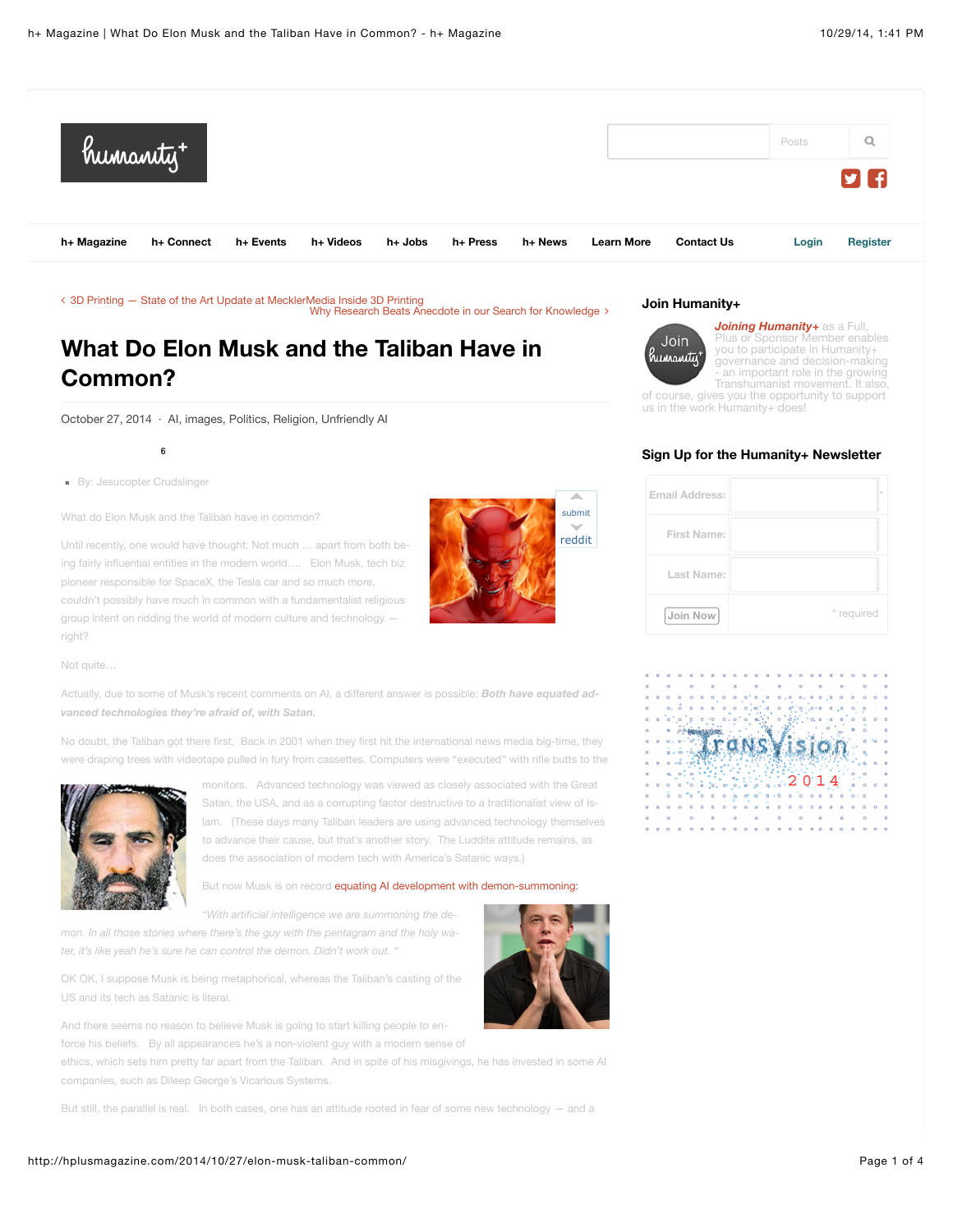#### h+ Magazine | What Do Elon Musk and the Taliban Have in Common? - h+ Magazine 10/29/14, 1:41 PM

reaction of labeling this new technology as Evil.

[Hugo de Garis has forecast an Artilect War](http://www.forbes.com/2009/06/18/cosmist-terran-cyborgist-opinions-contributors-artificial-intelligence-09-hugo-de-garis.html) this century, a kind of WWIII between Terrans who oppose advanced technology and Cosmists who advocate it. This is probably too simplistic of a futurological prediction. But one sees something conceptually similar emerging in the world today, with dichotomous attitudes on multiple levels:

- Fundamentalist religious folks versus most of the developed world (which wants as much advanced tech as it can get). Not many fundies in the US oppose technology as strongly as the Taliban; but they do oppose human cloning, stem cell research and so forth, and almost surely will come out against AGI and cyborgization and mind uploading once these technologies advance further.
- Elon Musk, MIRI (the Machine Intelligence Research Institute in California, formerly the Singularity Institute for AI), FHI (Oxford's Future of Humanity Institute) and other "AI alarmists" — versus most of the futurist and technology community (which advocates advanced AI as a technology to be developed for broad benefit, with care as is needed for any dramatic new technology)

What kind of practical conflicts will emerge from these belief-level conflicts, remains unclear.

The Taliban is correct that advanced technology is a threat to traditional ways of thinking and living.

Musk is correct that advanced AI is a threat to humanity in its current form. The probability of AI extinguishing humanity seems to be massively overblown by paranoid futurists like Musk, MIRI and FHI who have watched too many SF movies. But the probability of advanced AI playing a role in a transformation of humanity into something radically different, seems reasonably high. Options like mind uploading and cyborgization seem almost in‐ evitable, once you ponder them in a rational and open-minded way. And the odds of AI systems vastly exceeding human beings in general intelligence and overall capability, seem very close to 100%.

Elon, I'm sorry if you find AGI, mind uploading and cyborgization demonic. But they're going to happen anyway, no matter what you, MIRI, the Taliban or the Amish think about it. And no, humanity won't be able to "control" it, any more than we have been able to control computers, the Internet, cars or electrical power in a carefully planned-out way.

Evolution isn't about control — it's about the wonderful, complex, confusing, chaotic, self-organizing emergence of the new. That's how we upright-walking, opposable-thumbed, hyper-cerebral monkeys came about; and it's how the next stage of intelligence on Earth is going to come about as well, in a process sure to involve advanced AI systems.

# **Related Posts**



Elon Musk is More In Conversation:

tions

[Dangerous than AI](http://hplusmagazine.com/2014/08/04/elon-musk-is-more-dangerous-than-ai/) [Ron Kaplan of Nu](http://hplusmagazine.com/2014/07/22/in-conversation-ron-kaplan-of-nuance-communications/)- [Peace Theory](http://hplusmagazine.com/2014/07/03/17405/) ance Communica‐

**Technological** 



Are SpaceX and [Tesla Motors the](http://hplusmagazine.com/2009/08/28/are-spacex-and-tesla-motors-future-21st-century-transportation/) Future of 21st Century Trans‐ portation?

**Questions** 

[The Exponentially](http://hplusmagazine.com/2013/06/23/the-exponentially-accelerating-progress-in-artificial-intelligence-raises-safety-questions/) Accelerating

Progress in Artifi‐ cial Intelligence Raises Safety [Artificial Intelli](http://hplusmagazine.com/2014/08/12/artificial-intelligence-hawkings-flaw/)‐ gence: Hawk‐ ing's Flaw

#### **Share this:**

|                                                                                                                                                                   |  |  | <b>f</b> Facebook 95 $\int$ Twitter 27 $\int \int 8^{\frac{1}{2}}$ Google $\int$ $\vec{\omega}$ Reddit $\int$ Scoop.it $\int \int \vec{\omega}$ StumbleUpon $\int \int \vec{\omega}$ Tumblr |  |
|-------------------------------------------------------------------------------------------------------------------------------------------------------------------|--|--|---------------------------------------------------------------------------------------------------------------------------------------------------------------------------------------------|--|
| $\boxed{\mathbf{p}}$ Pinterest $\boxed{\mathbf{in}}$ LinkedIn $\boxed{\mathbf{=}$ Email $\boxed{\mathbf{=}}$ Print $\boxed{\mathbf{S}}$ More $\boxed{\mathbf{=}}$ |  |  |                                                                                                                                                                                             |  |

[h+ Magazine](http://hplusmagazine.com/) › [Forums](http://hplusmagazine.com/forums/) › What Do Elon Musk and the Taliban Have in Common?

This topic contains 2 replies, has 2 voices, and was last updated by **[bengoertzel](http://hplusmagazine.com/members/bengoertzel/) 1 day, 4 hours ago**. Viewing 2 posts - 1 through 2 (of 2 total)

- Author Posts
- October 27, 2014 at 8:36 am [#23850](http://hplusmagazine.com/forums/topic/what-do-elon-musk-and-the-taliban-have-in-common/#post-23850)

#### [bengoertzel](http://hplusmagazine.com/members/bengoertzel/)



#### **Random Topics**

[Yury Gogotsi](http://hplusmagazine.com/tag/yury_gogotsi/) [Scottish SF](http://hplusmagazine.com/tag/scottish_sf/) [shoebox-sized](http://hplusmagazine.com/tag/shoebox-sized/) [Temple Grandin](http://hplusmagazine.com/tag/temple-grandin/) moral enhancement [sustained orgasm](http://hplusmagazine.com/tag/moral-enhancement/) [Biomind LLC](http://hplusmagazine.com/tag/biomind_llc/) [NeuroInsights](http://hplusmagazine.com/tag/neuroinsights/) Dr. Brad Willcox [mind](http://hplusmagazine.com/tag/mind/) [life principle](http://hplusmagazine.com/tag/life_principle/)

# [transhumanism](http://hplusmagazine.com/tag/transhumanism/)

#### **Categories**

Select Category

#### **Trending**

[Paris Hilton on Existential Risks from Artificial](http://hplusmagazine.com/2014/10/27/paris-hilton-existential-risks-artificial-intelligence/) Intelligence

[h+ Magazine](http://hplusmagazine.com/)

[What Do Elon Musk and the Taliban Have in](http://hplusmagazine.com/2014/10/27/elon-musk-taliban-common/) Common?

[Enter the World of the Surrogates](http://hplusmagazine.com/2014/03/05/enter-the-world-of-the-surrogates/)

[Transhumanism and Scientific Requirements to](http://hplusmagazine.com/2014/10/23/transhumanism-scientific-requirements-hold-political-office/) Hold Political Office

[Identity, A Neurobiological Perspective](http://hplusmagazine.com/2014/10/28/identity-neurobiological-perspective/)

[Most Disappointing Headline Ever -- No, chocolate](http://hplusmagazine.com/2014/10/27/disappointing-headline-ever-chocolate-will-improve-memory/) will not improve your memory

[Elon Musk is More Dangerous than AI](http://hplusmagazine.com/2014/08/04/elon-musk-is-more-dangerous-than-ai/)

[The Internet of Thneeds](http://hplusmagazine.com/2014/10/28/internet-thneeds/)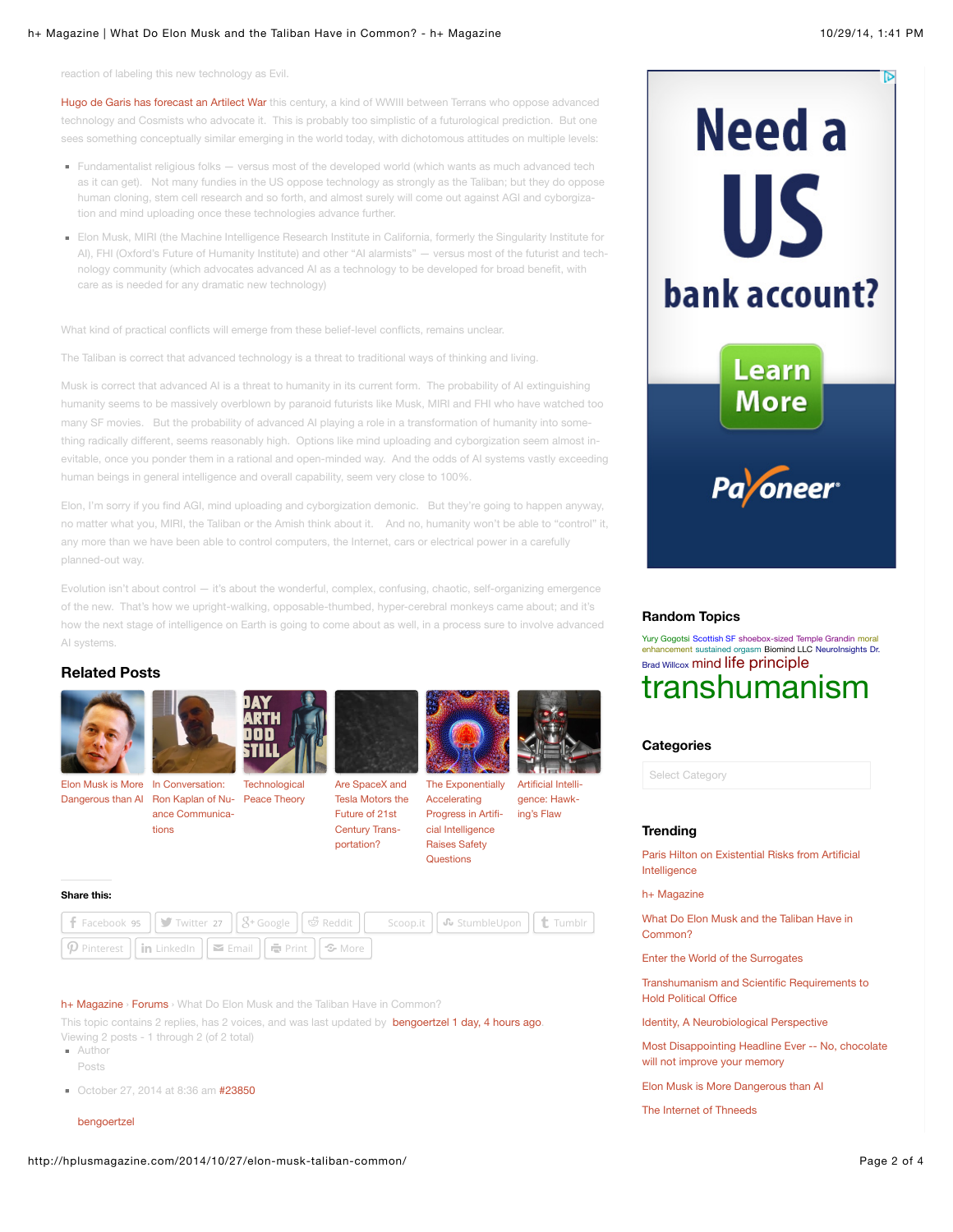#### h+ Magazine | What Do Elon Musk and the Taliban Have in Common? - h+ Magazine 10/29/14, 1:41 PM

Keymaster

What do Elon Musk and the Taliban have in common? Both have equated advanced technologies they're afraid of, with Satan.

[See the full post at: [What Do Elon Musk and the Taliban Have in Common?\]](http://hplusmagazine.com/2014/10/27/elon-musk-taliban-common/) October 28, 2014 at 1:30 am [#23872](http://hplusmagazine.com/forums/topic/what-do-elon-musk-and-the-taliban-have-in-common/#post-23872)

## [bengoertzel](http://hplusmagazine.com/members/bengoertzel/)

Keymaster

Serban: Yeah, I have read lots of Nick Bostrom's stuff and also debated/discussed with him and his FHI col‐ leagues in person at Oxford.

See my dialogue with MIRI honcho Luke Muehlhauser at http://hplusmagazine.com/2012/05/05/how-dangerous-is-artificial-general-intelligence-muelhauser-interviews-goertzel/ ... he thinks basically the same way as Bostrom

I don't think Bostrom's argument is insane. It's somewhat paranoid, in the sense that it takes \*\*possibilities\*\* (with unclear probabilities attached) and then systematically talks about them as if they were \*\*high probabili‐ ties\*\*….

My experience with Bostrom and his chums is that they tend to start out with arguments like "AGI will proba‐ bly kill all humans, if we don't specifically design it not to, in some way that we have no idea how to do now." … and then when you push them, they end up with weaker arguments effectively amounting to "AGI might kill all humans, and you can't say this is impossible, so we should all be really scared." But the latter argument can be made about an awful lot of technologies.

I would like to emphasize, though, that I like Nick personally and have a lot of respect for his intellect and his leadership skills.

Author

Posts Viewing 2 posts - 1 through 2 (of 2 total) You must be logged in to reply to this topic.

| Search   |        |
|----------|--------|
|          |        |
| Advanced | Search |

Knowledge

[Why Research Beats Anecdote in our Search for](http://hplusmagazine.com/2014/10/27/research-beats-anecdote-search-knowledge/)



| Log In             |  |
|--------------------|--|
| Username:          |  |
| Password:          |  |
| $\Box$ Remember Me |  |
| Log In             |  |

#### **Recent Conversations**

[Pete](http://hplusmagazine.com/members/peter/)[r on Transhumanism and Scientific](http://hplusmagazine.com/forums/topic/transhumanism-and-scientific-requirements-to-hold-political-office/#post-23881) Requirements to Hold Political Office 12 hours, 8 minutes ago

[Tim](http://hplusmagazine.com/members/timk/) [on Transhumanism and Scientific](http://hplusmagazine.com/forums/topic/transhumanism-and-scientific-requirements-to-hold-political-office/#post-23878) Requirements to Hold Political Office 13 hours, 15 minutes ago

[Pete](http://hplusmagazine.com/members/peter/)[r on Transhumanism and Scientific](http://hplusmagazine.com/forums/topic/transhumanism-and-scientific-requirements-to-hold-political-office/#post-23873) Requirements to Hold Political Office 1 day, 3 hours ag

[bengoertze](http://hplusmagazine.com/members/bengoertzel/)[l on What Do Elon Musk and the](http://hplusmagazine.com/forums/topic/what-do-elon-musk-and-the-taliban-have-in-common/#post-23872) Taliban Have in Common? 1 day, 4 hours ago

[Tim](http://hplusmagazine.com/members/timk/) [on Transhumanism and Scientific](http://hplusmagazine.com/forums/topic/transhumanism-and-scientific-requirements-to-hold-political-office/#post-23851)